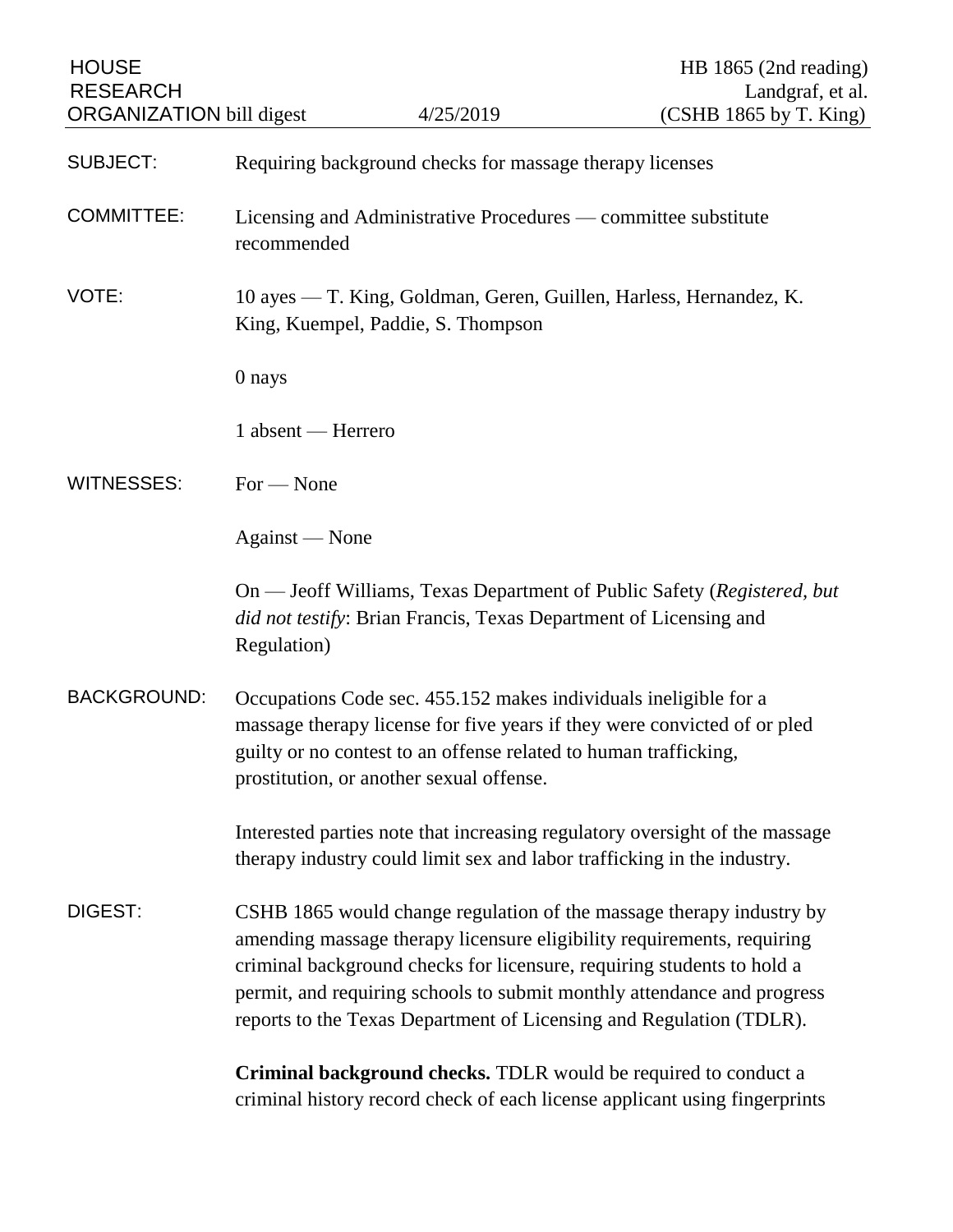## HB 1865 House Research Organization page 2

the applicant would have to submit to TDLR or to the Department of Public Safety (DPS) and information made available to TDLR by DPS, the FBI, and any other criminal justice agency. TDLR could enter into an agreement with DPS to administer criminal history record information checks and could authorize DPS to collect fees from applicants to cover administrative costs incurred in conducting the checks.

If the applicant for a license were an entity, the applicant would have to submit fingerprints for each person who:

- held at least 10 percent of the entity's outstanding stock or more than \$25,000 of the entity's fair market value;
- had the controlling interest in the entity;
- had a direct or indirect participating interest through shares, stock, or otherwise of more than 10 percent of the profits, proceeds, or capital gains of the entity;
- was a member of the board of directors or other governing body; or
- served as an elected officer or general manager of the entity.

TDLR would be required, rather than allowed, to conduct a criminal background check for an individual who requested a license renewal.

**Massage therapy license eligibility.** A person who was convicted of, pled guilty or no contest to, or received deferred adjudication for an offense related to human trafficking, prostitution, or another sexual offense would be ineligible for a massage therapy license.

The bill would repeal a provision that exempted students from licensing requirements if they were providing massage therapy as part of an internship and were in enrolled in a course of instruction.

**Student permits.** TDLR would have to require a student enrolled in massage school to hold a permit stating the student's name and the name of the school. The permit would have to be displayed in a reasonable manner at the school. TDLR would have to issue student permits to applicants who submitted an application for a student permit and any